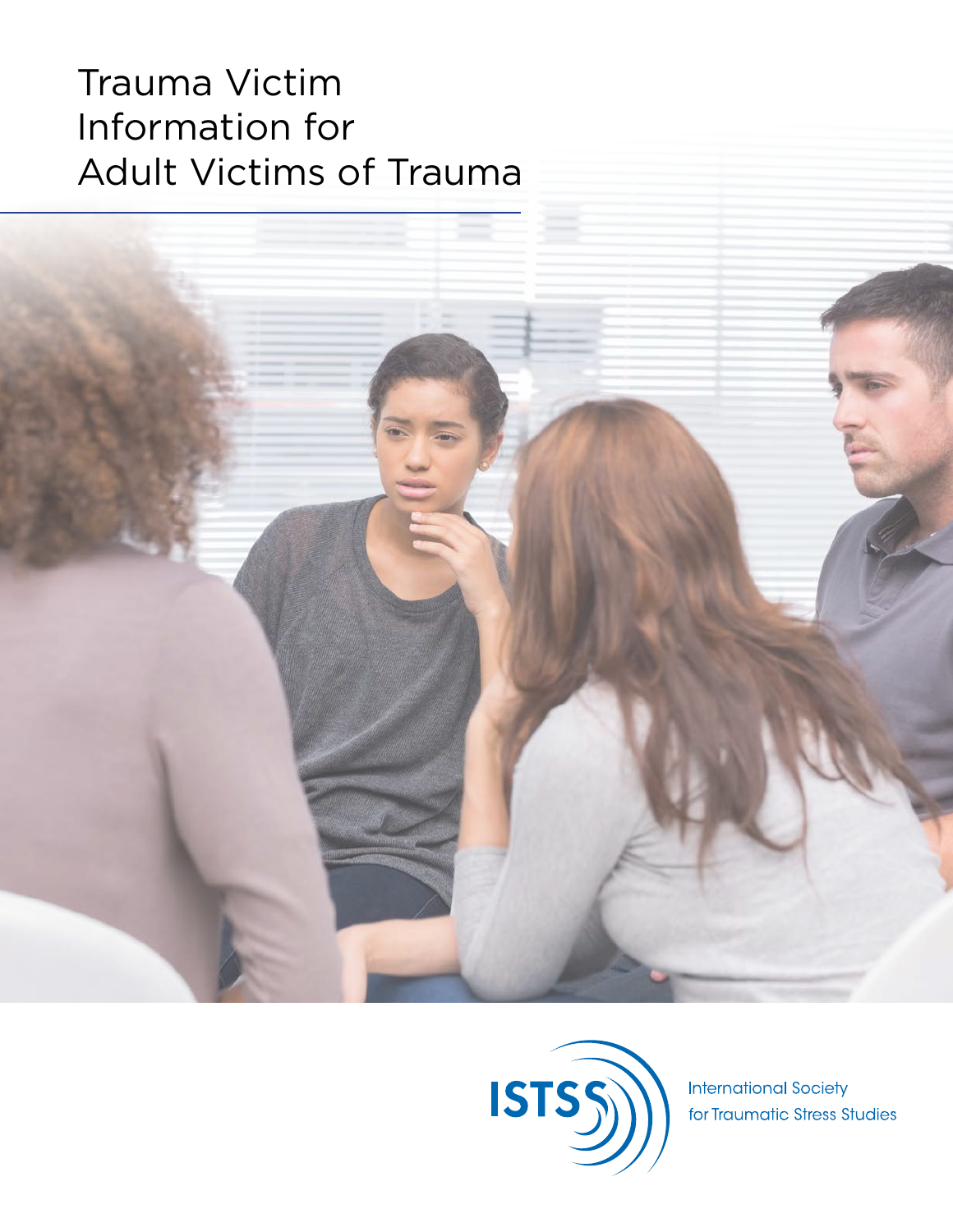### What is a traumatic event?

Any event involving *actual or possible death, serious injury, or physical or sexual violence* can lead to traumatic stress. There are a number of different ways you can experience trauma. You can experience the stressful event directly, where you are the victim. You can see or hear the stressful event happening to somebody else. You can learn that the event happened to a close relative or friend. Or, you can see or hear realistic details of the death, serious injury, or violence as part of your professional work. Almost all adults have had at least one event in their lifetimes that could be considered traumatic.

### What are common responses following a traumatic event?

After trauma people experience a period of recovery – a time when you might have feelings of sadness, anxiety, irritability, and confusion. You might have negative thoughts that are linked to the traumatic event, like blaming yourself for what happened. You might also have relationship problems and have trouble getting along with other people. You might have problems with sleeping. This recovery period can follow a pattern of ups and downs. A number of factors affect how you might respond to a traumatic event and how long a recovery period might last. Not everyone experiences or is affected by a traumatic event in the same way.

### Common responses to a traumatic event

- Deep sadness
- Irritability
- Self-blame
- Nervousness
- Increased anxiety
- Confusion
- Negative thoughts
- Relationship problems
- Problems sleeping

## What can I do to help my recovery?

Realize that you are recovering from a serious stressor. Take care of yourself. Give yourself the time and energy to heal. Think about what resources you have available to you. These resources will be important in helping you to heal. Ask yourself, "What helped me to cope with stress prior to the traumatic event that will help me now?" These resources can include having a close friend or relative who you can talk to and rely on for support, a friend, neighbor, or relative who can help you with day-to-day tasks or responsibilities, the ability to stay positive and optimistic and to have hope that things will get better, the ability to cope in healthy ways, like getting involved in healthy activities (e.g., art, music, physical activity), and to avoid using unhealthy